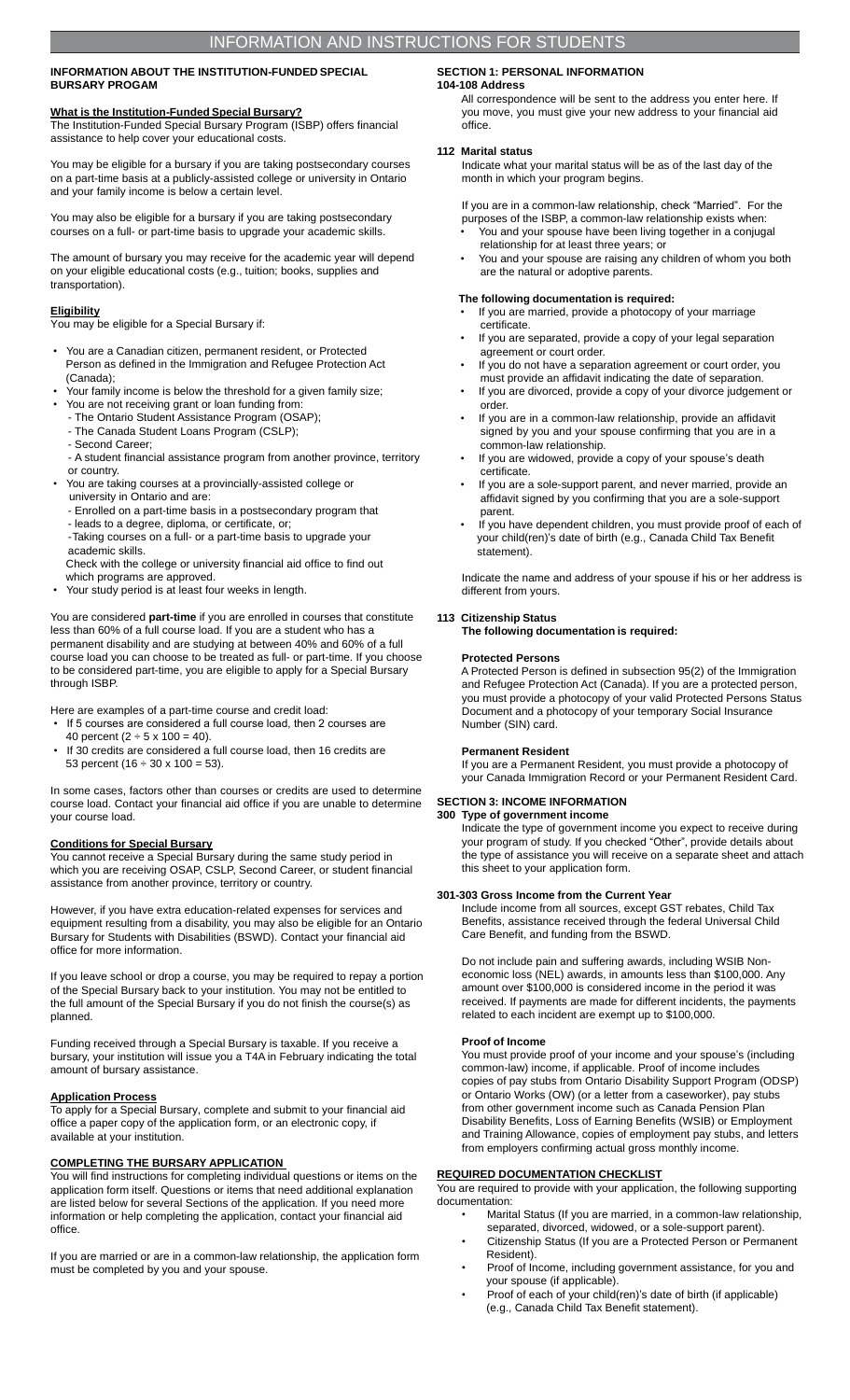

*The personal information on this form is collected under the authority of the Royal Charter of 1841, as amended. The information collected will be used by the Office of the University Registrar to take action on your ISBP account as per your request as identified on this form. For more information, please contact the Office of the University Registrar, Student Awards, Queen's University, Gordon Hall. Telephone: (613) 533-2216.*

| 100 | Social insurance number                                                          |               |  |  |                             |  |                                    |  |                          | 101 Student number |  |         |                                                                     |  |              |                                                                |                 |                                                                                                                                                       |  |  |     |  |              |                               |            | Academic year (e.g., 2015-2016) |      |                                                      |  |
|-----|----------------------------------------------------------------------------------|---------------|--|--|-----------------------------|--|------------------------------------|--|--------------------------|--------------------|--|---------|---------------------------------------------------------------------|--|--------------|----------------------------------------------------------------|-----------------|-------------------------------------------------------------------------------------------------------------------------------------------------------|--|--|-----|--|--------------|-------------------------------|------------|---------------------------------|------|------------------------------------------------------|--|
|     |                                                                                  |               |  |  |                             |  |                                    |  |                          |                    |  |         |                                                                     |  |              |                                                                |                 |                                                                                                                                                       |  |  |     |  |              |                               |            |                                 |      |                                                      |  |
|     | 102 Last Name                                                                    |               |  |  |                             |  |                                    |  |                          |                    |  |         |                                                                     |  |              |                                                                |                 |                                                                                                                                                       |  |  |     |  |              |                               |            |                                 |      |                                                      |  |
|     |                                                                                  |               |  |  |                             |  |                                    |  |                          |                    |  |         |                                                                     |  |              |                                                                |                 |                                                                                                                                                       |  |  |     |  |              |                               |            |                                 |      |                                                      |  |
| 103 | First name and middle initial                                                    |               |  |  |                             |  |                                    |  |                          |                    |  |         |                                                                     |  |              |                                                                |                 |                                                                                                                                                       |  |  |     |  |              |                               |            |                                 |      |                                                      |  |
|     |                                                                                  |               |  |  |                             |  |                                    |  |                          |                    |  |         |                                                                     |  |              |                                                                |                 |                                                                                                                                                       |  |  |     |  |              |                               |            |                                 |      |                                                      |  |
| 104 | Address (number and street)                                                      |               |  |  |                             |  |                                    |  |                          |                    |  |         |                                                                     |  |              |                                                                |                 |                                                                                                                                                       |  |  |     |  |              |                               |            |                                 |      | 105 Apartment                                        |  |
|     |                                                                                  |               |  |  |                             |  |                                    |  |                          |                    |  |         |                                                                     |  |              |                                                                |                 |                                                                                                                                                       |  |  |     |  |              |                               |            |                                 |      |                                                      |  |
| 106 | City, town, or post office                                                       |               |  |  |                             |  |                                    |  |                          |                    |  |         |                                                                     |  |              |                                                                |                 |                                                                                                                                                       |  |  |     |  | 107 Province |                               |            |                                 |      |                                                      |  |
|     |                                                                                  |               |  |  |                             |  |                                    |  |                          |                    |  |         |                                                                     |  |              |                                                                |                 |                                                                                                                                                       |  |  |     |  |              |                               |            |                                 |      |                                                      |  |
| 108 | <b>Postal Code</b>                                                               |               |  |  |                             |  | 109 Area code and telephone number |  |                          |                    |  |         |                                                                     |  |              |                                                                |                 | 110 Date of birth                                                                                                                                     |  |  |     |  |              |                               |            |                                 |      | 111 Gender                                           |  |
|     |                                                                                  |               |  |  |                             |  |                                    |  |                          |                    |  |         |                                                                     |  |              |                                                                |                 | Month                                                                                                                                                 |  |  | Day |  |              | Year                          |            |                                 |      | 1 Male                                               |  |
|     |                                                                                  |               |  |  |                             |  |                                    |  |                          |                    |  |         |                                                                     |  |              |                                                                |                 |                                                                                                                                                       |  |  |     |  |              |                               |            |                                 |      | 2 Female                                             |  |
| 112 | Marital status (*attach proof)                                                   |               |  |  |                             |  |                                    |  |                          |                    |  |         | Name and address of spouse                                          |  |              |                                                                |                 |                                                                                                                                                       |  |  |     |  |              |                               |            |                                 |      |                                                      |  |
|     | 1 Single                                                                         |               |  |  |                             |  | 4 Divorced*                        |  |                          |                    |  |         |                                                                     |  |              |                                                                |                 |                                                                                                                                                       |  |  |     |  |              |                               |            |                                 |      |                                                      |  |
|     | 2 Married/common-law                                                             | relationship* |  |  |                             |  | 5 Separated*                       |  |                          |                    |  |         |                                                                     |  |              |                                                                |                 |                                                                                                                                                       |  |  |     |  |              |                               |            |                                 |      |                                                      |  |
|     | 3 Sole Support Parent*                                                           |               |  |  |                             |  | 6 Widowed*                         |  |                          |                    |  |         |                                                                     |  |              |                                                                |                 |                                                                                                                                                       |  |  |     |  |              |                               |            |                                 |      |                                                      |  |
| 113 | Citizenship status (*attach proof)                                               |               |  |  |                             |  |                                    |  |                          |                    |  |         |                                                                     |  |              |                                                                |                 |                                                                                                                                                       |  |  |     |  |              |                               |            |                                 |      |                                                      |  |
|     | 1 Canadian Citizen                                                               |               |  |  |                             |  |                                    |  |                          |                    |  |         |                                                                     |  |              |                                                                |                 |                                                                                                                                                       |  |  |     |  |              |                               |            |                                 |      |                                                      |  |
|     | 2 Permanent Resident*                                                            |               |  |  |                             |  |                                    |  |                          |                    |  |         |                                                                     |  |              |                                                                |                 |                                                                                                                                                       |  |  |     |  |              |                               |            |                                 |      |                                                      |  |
|     | 3 Protected Person*                                                              |               |  |  |                             |  |                                    |  |                          |                    |  |         |                                                                     |  |              |                                                                |                 |                                                                                                                                                       |  |  |     |  |              |                               |            |                                 |      |                                                      |  |
| 114 | Number of children 11 years and                                                  |               |  |  |                             |  |                                    |  |                          |                    |  |         | 115 Number of children 12 years and older                           |  |              |                                                                |                 |                                                                                                                                                       |  |  |     |  |              |                               |            |                                 |      | 116 Do you receive subsidized child care?            |  |
|     | younger that you and your spouse<br>(if applicable) support (*attach proof)      |               |  |  |                             |  |                                    |  |                          |                    |  |         | that you and your spouse (if applicable)<br>support (*attach proof) |  |              |                                                                |                 |                                                                                                                                                       |  |  |     |  |              | $\overline{\phantom{a}}$      | 1 Yes      |                                 | 2 No |                                                      |  |
|     |                                                                                  |               |  |  |                             |  |                                    |  |                          |                    |  |         |                                                                     |  |              |                                                                |                 |                                                                                                                                                       |  |  |     |  |              |                               |            |                                 |      |                                                      |  |
|     | <b>SECTION 2: EMPLOYMENT INFORMATION</b>                                         |               |  |  |                             |  |                                    |  |                          |                    |  |         |                                                                     |  |              |                                                                |                 |                                                                                                                                                       |  |  |     |  |              |                               |            |                                 |      |                                                      |  |
| 200 | Your current employment status                                                   |               |  |  |                             |  |                                    |  |                          |                    |  |         |                                                                     |  |              |                                                                |                 | If unemployed, list source(s) of government income/support. (e.g., Ontario Works, Ontario                                                             |  |  |     |  |              |                               |            |                                 |      |                                                      |  |
|     | Full-time                                                                        |               |  |  | Self-employed               |  |                                    |  |                          |                    |  |         |                                                                     |  |              |                                                                |                 | Disability Support Programs, Employment Insurance, etc.)                                                                                              |  |  |     |  |              |                               |            |                                 |      |                                                      |  |
|     | Part-time                                                                        |               |  |  | Unemployed                  |  |                                    |  |                          |                    |  |         |                                                                     |  |              |                                                                |                 |                                                                                                                                                       |  |  |     |  |              |                               |            |                                 |      |                                                      |  |
| 201 | Spouse's current employment status                                               |               |  |  |                             |  |                                    |  |                          |                    |  |         |                                                                     |  |              |                                                                |                 | If unemployed, list source(s) of government income/support. (e.g., Ontario Works, Ontario<br>Disability Support Programs, Employment Insurance, etc.) |  |  |     |  |              |                               |            |                                 |      |                                                      |  |
|     | Full-time<br>Part-time                                                           |               |  |  | Self-employed<br>Unemployed |  |                                    |  |                          |                    |  |         |                                                                     |  |              |                                                                |                 |                                                                                                                                                       |  |  |     |  |              |                               |            |                                 |      |                                                      |  |
|     |                                                                                  |               |  |  |                             |  |                                    |  |                          |                    |  |         |                                                                     |  |              |                                                                |                 |                                                                                                                                                       |  |  |     |  |              |                               |            |                                 |      |                                                      |  |
|     | <b>SECTION 3: INCOME INFORMATION (attach proof of income)</b>                    |               |  |  |                             |  |                                    |  |                          |                    |  |         |                                                                     |  |              |                                                                |                 |                                                                                                                                                       |  |  |     |  |              |                               |            |                                 |      |                                                      |  |
|     | 300 Type of government income you expect to receive during your program of study |               |  |  |                             |  |                                    |  |                          |                    |  |         |                                                                     |  |              |                                                                |                 |                                                                                                                                                       |  |  |     |  |              |                               |            |                                 |      | 301 Your estimated gross income for the current year |  |
|     | <b>Employment Insurance</b>                                                      |               |  |  |                             |  | Employment and                     |  |                          |                    |  |         | <b>Ontario Works</b>                                                |  |              |                                                                |                 |                                                                                                                                                       |  |  |     |  |              |                               |            |                                 |      |                                                      |  |
|     | Loss of Earnings Benefits                                                        |               |  |  |                             |  | <b>Training Allowance</b>          |  |                          |                    |  |         | <b>Ontario Disability Support</b>                                   |  |              |                                                                |                 | 302 What do you expect your weekly income to be                                                                                                       |  |  |     |  |              |                               |            |                                 |      |                                                      |  |
|     | (WSIB)                                                                           |               |  |  |                             |  |                                    |  |                          |                    |  | Program |                                                                     |  |              |                                                                |                 |                                                                                                                                                       |  |  |     |  |              | during your program of study? |            |                                 |      |                                                      |  |
|     | Other                                                                            |               |  |  |                             |  |                                    |  |                          |                    |  |         |                                                                     |  |              |                                                                |                 |                                                                                                                                                       |  |  |     |  |              |                               |            |                                 |      |                                                      |  |
|     |                                                                                  |               |  |  |                             |  |                                    |  |                          |                    |  |         |                                                                     |  |              |                                                                |                 |                                                                                                                                                       |  |  |     |  |              |                               |            |                                 |      |                                                      |  |
| 303 | Spouse's estimated                                                               |               |  |  | 304 What does your spouse   |  |                                    |  |                          |                    |  |         |                                                                     |  |              |                                                                |                 | 305 Are you receiving assistance under any of the following programs?                                                                                 |  |  |     |  |              |                               |            |                                 |      |                                                      |  |
|     | gross income for the                                                             |               |  |  |                             |  |                                    |  | expect his or her weekly |                    |  |         |                                                                     |  |              | Canada Student Loan<br>Yes<br>No<br>Second Career<br>No<br>Yes |                 |                                                                                                                                                       |  |  |     |  |              |                               |            |                                 |      |                                                      |  |
|     | current year.<br>income to be during your<br>program of study?                   |               |  |  |                             |  |                                    |  |                          |                    |  |         |                                                                     |  |              |                                                                |                 | Canada-Ontario Integrated                                                                                                                             |  |  |     |  |              |                               |            |                                 |      |                                                      |  |
|     |                                                                                  |               |  |  |                             |  |                                    |  |                          |                    |  |         |                                                                     |  | Student Loan |                                                                |                 | Part-Time Canada Student Loan                                                                                                                         |  |  |     |  |              |                               | Yes<br>Yes | <b>No</b><br><b>No</b>          |      |                                                      |  |
|     |                                                                                  |               |  |  |                             |  |                                    |  |                          |                    |  |         |                                                                     |  |              |                                                                |                 | Student Financial Assistance from                                                                                                                     |  |  |     |  |              |                               |            |                                 |      |                                                      |  |
|     |                                                                                  |               |  |  |                             |  |                                    |  |                          |                    |  |         |                                                                     |  |              |                                                                |                 | another province/territory<br>Student Financial Assistance from                                                                                       |  |  |     |  |              | Yes                           |            | <b>No</b>                       |      |                                                      |  |
|     |                                                                                  |               |  |  |                             |  |                                    |  |                          |                    |  |         |                                                                     |  |              |                                                                | another country |                                                                                                                                                       |  |  |     |  |              | Yes                           |            | No                              |      |                                                      |  |